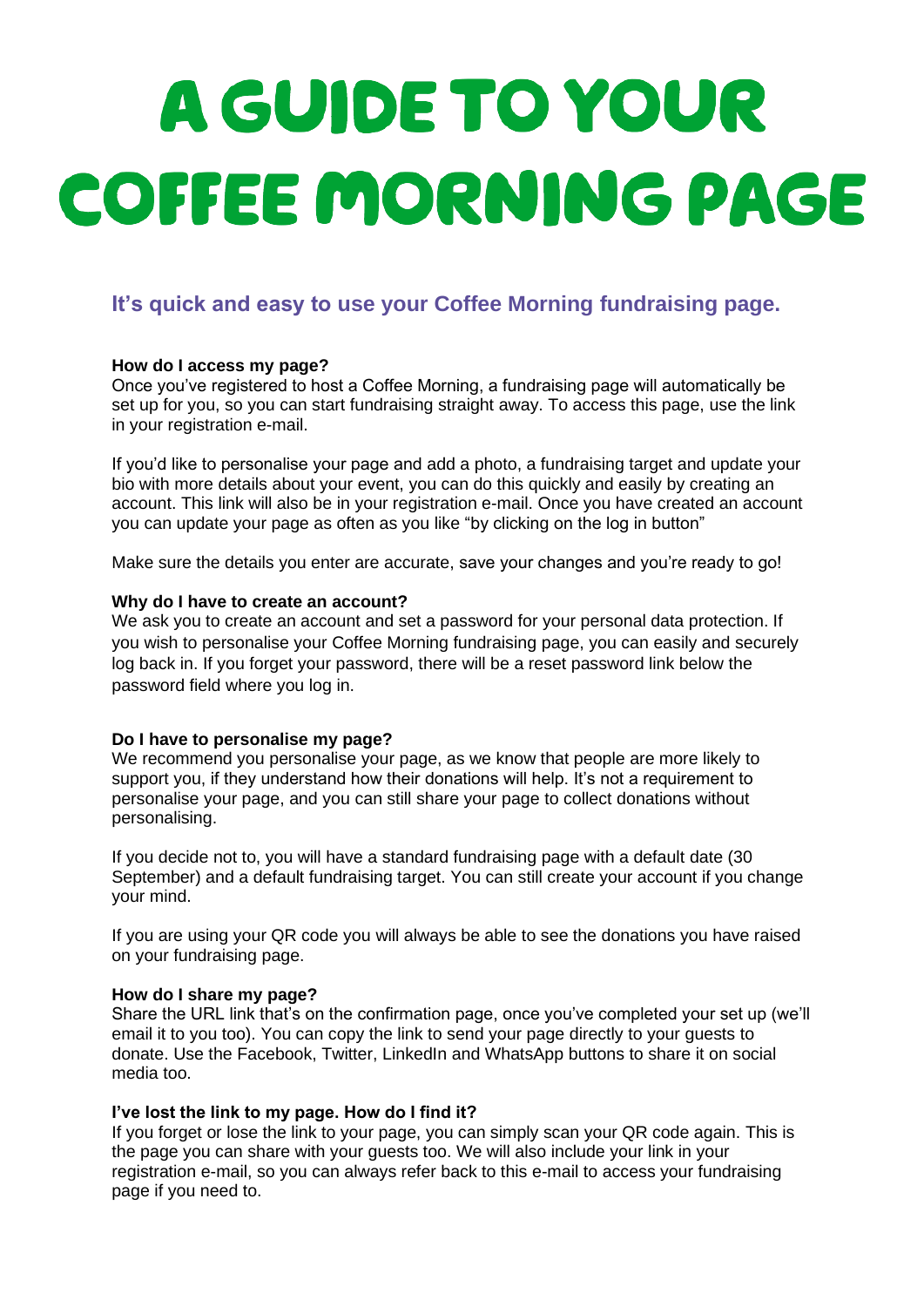#### **How do people donate to my page?**

You can collect donations ahead of your Coffee Morning, on the day and after the event. There are two ways people can donate to your page:

- 1. By clicking the URL link you share with them directly and clicking on the 'Donate' button
- 2. By scanning the QR code in your fundraising kit with their smartphone

Anyone who donates to your page, will follow a secure donation payment process and receive an email receipt. Guests can choose if their name is shown publicly on your event page.

Donation amounts will always be shown on your page, and there is no way to hide the amount your guests have given.

#### **Can my friends from Overseas donate to my page?**

We have added PayPal as a donation method to Coffee Morning Fundraising Pages, which means people donating from Overseas to their Friends/Family's Coffee Morning, have an easy way to do so.

To donate using PayPal go to the Coffee Morning Fundraising Page and click "donate". PayPal will be offered as a payment method (along with Apple, Samsung and Card Payment still). There your friends can donate via their own PayPal account regardless of what their local currency is.

PayPal will then pay Macmillan in pounds. (This is subject to international payment fees from PayPal.)

#### **What is a QR code?**

A QR code is just like a bar code. A smartphone is able to scan this code (using the camera) so your guest can donate safely without needing cash. These donations will be included in your fundraising total, that you can see on your totaliser.

#### **How do I use a QR codes?**

- 1. Open up the camera on your smartphone
- 2. Hold the camera over the QR Code so the whole image is in view (don't take a picture)
- 3. You'll then be prompted to click on a link which will take you to the secure homepage for your Coffee Morning
- 4. Click on the 'Donate' button
- 5. You can then choose to give one of the pre-defined donation amounts or select 'Other' to input your desired donation.
- 6. Follow the instructions on screen to securely enter your payment details. Remember, please select Gift Aid if we are able to claim an extra 25% on your donation at no extra cost to you.
- 7. An email receipt will be sent to confirm the donation has been processed

Not working? You may need to download a QR Reader app on your smartphone and scan the code using the app instead.





Macmillan Cancer Support, registered charity in England and Wales (261017), Scotland (SC039907) and the Isle of Man (604). Also operating in Northern Ireland.